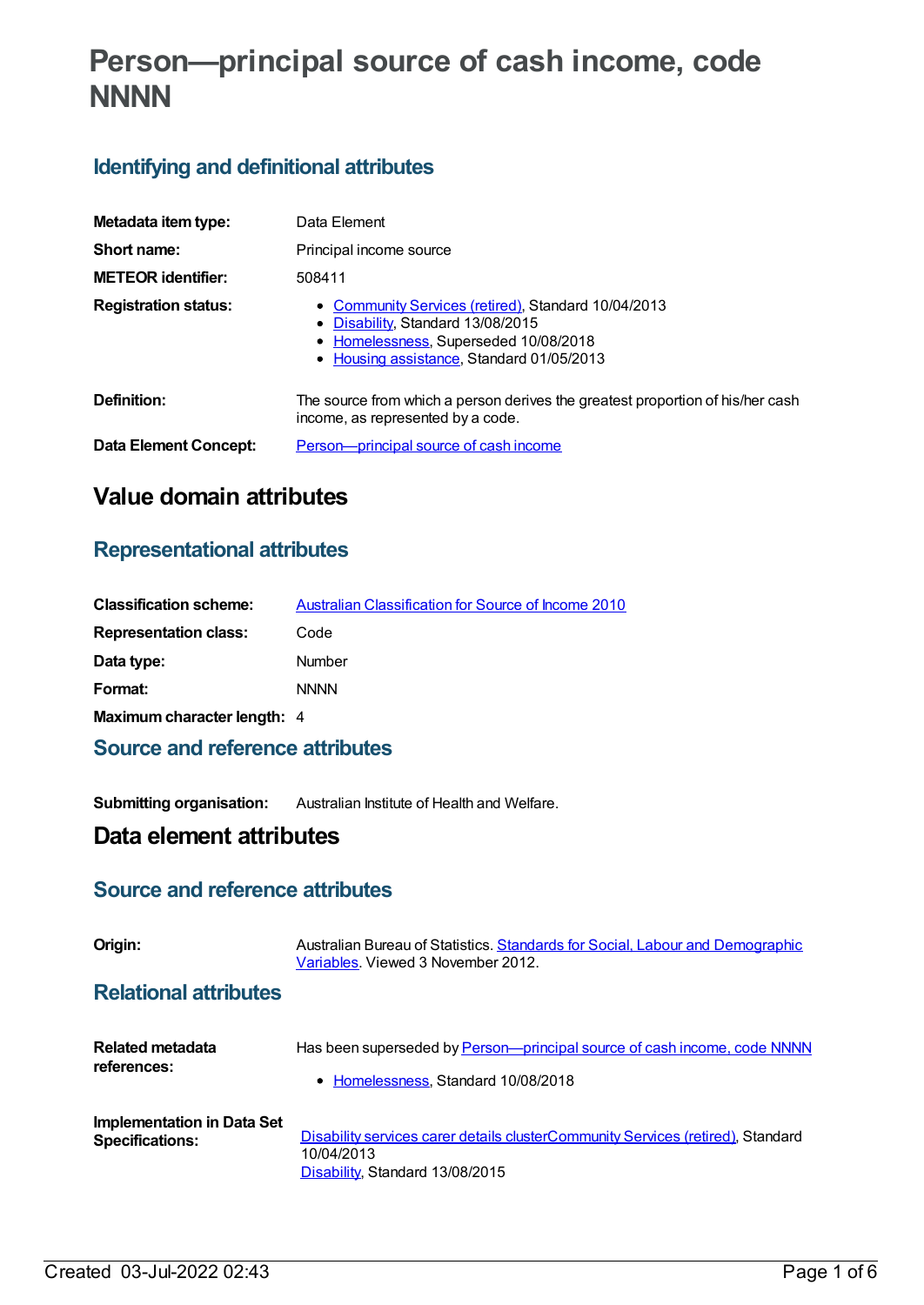[Disability](https://meteor.aihw.gov.au/content/484543) services client details cluste[rCommunity](https://meteor.aihw.gov.au/RegistrationAuthority/1) Services (retired), Standard 10/04/2013 [Disability](https://meteor.aihw.gov.au/RegistrationAuthority/16), Standard 13/08/2015

### Specialist [Homelessness](https://meteor.aihw.gov.au/content/505626) Services NMDS 2013-1[4Homelessness](https://meteor.aihw.gov.au/RegistrationAuthority/14), Superseded 26/08/2014

Housing [assistance](https://meteor.aihw.gov.au/RegistrationAuthority/11), Superseded 26/08/2014

*Implementation start date:* 01/07/2013

*Implementation end date:* 30/06/2014

#### *Conditional obligation:*

In the Specialist Homelessness Services NMDS, this item is only asked of clients.

This data element is reflects the ABS Sources of income standard variable. Consequently, the value domain definitions explicitly exclude anyone aged under 15.

If income information on children under 15 years is sought for the Specialist Homelessness Services NMDS, these persons may also be asked the sources of income questions. However, if comparability with ABS collections is required, the SHS data can be filtered using the age data element to remove responses for children aged under 15.

#### *DSS specific information:*

In the Specialist Homelessness Services NMDS, this data element is collected four times, for the following points in time:

- one week before the start of the support period (the Service episode episode start date, DDMMYYYY)
- at the date of presentation
- at the end of the reporting period (the Service event—last service provision date, DDMMYYYY)
- at the end of the support period (the Service episode—episode end date, DDMMYYYY).

Only one permissible value is selected in each case.

For the purposes of the SHS collection the following list is used which aggregates to the ABS Sources of Income Classification.

#### **Government pensions and allowances**

Newstart Allowance

Parenting Payment

Disability support pension (Centrelink)

Youth allowance

Age pension

Austudy/ABSTUDY

Disability Pension (DVA)

Service pension (DVA)

War Widow(er)'s Pension (Including income support supplement) (DVA)

Sickness allowance

Carer Allowance

Carer Payment

Other government pensions and allowances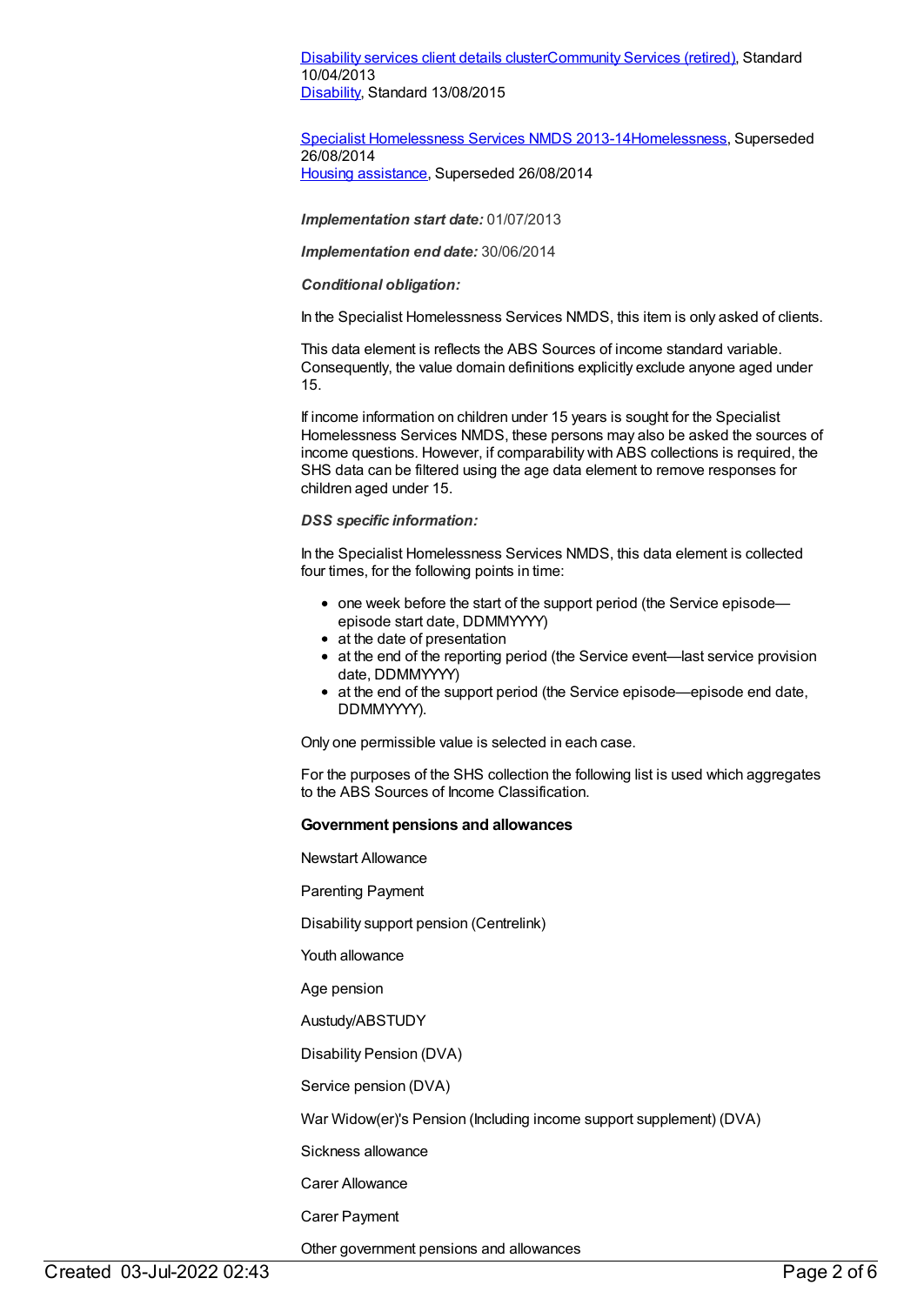#### **Other sources of income**

Employee income

Unincorporated business income

Other income nec

Nil income

Not stated/not known/inadequately described

Specialist [Homelessness](https://meteor.aihw.gov.au/content/581255) Services NMDS 2014-1[5Homelessness](https://meteor.aihw.gov.au/RegistrationAuthority/14), Superseded 24/11/2016 Housing [assistance](https://meteor.aihw.gov.au/RegistrationAuthority/11), Superseded 24/11/2016

*Implementation start date:* 01/07/2014

*Implementation end date:* 30/06/2015

#### *Conditional obligation:*

In the Specialist Homelessness Services NMDS, this item is only asked of clients.

This data element reflects the ABS Sources of income standard variable. Consequently, the value domain definitions explicitly exclude anyone aged under 15.

If income information on children under 15 years is sought for the Specialist Homelessness Services NMDS, these persons may also be asked the sources of income questions. However, if comparability with ABS collections is required, the SHS data can be filtered using the age data element to remove responses for children aged under 15.

#### *DSS specific information:*

In the Specialist Homelessness Services NMDS, this data element is collected four times, for the following points in time:

- one week before the start of the support period (the Service episodeepisode start date, DDMMYYYY)
- at the date of presentation
- at the end of the reporting period (the Service event—last service provision date, DDMMYYYY)
- at the end of the support period (the Service episode—episode end date, DDMMYYYY).

Only one permissible value is selected in each case.

For the purposes of the SHS collection the following list is used which aggregates to the ABS Sources of Income Classification.

#### **Government pensions and allowances**

Newstart Allowance

Parenting Payment

Disability support pension (Centrelink)

Youth allowance

Age pension

Austudy/ABSTUDY

Disability Pension (DVA)

Service pension (DVA)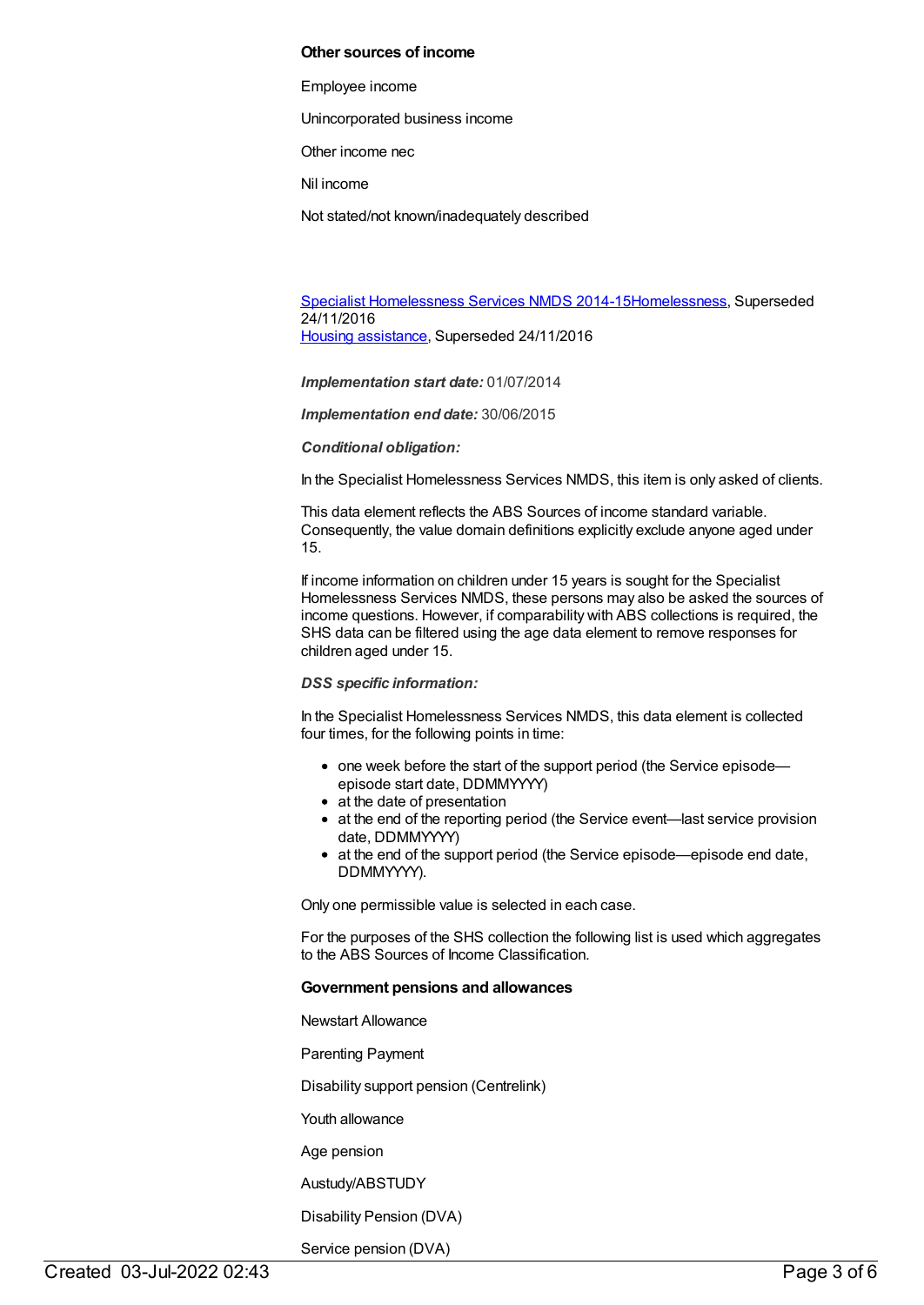War Widow(er)'s Pension (Including income support supplement) (DVA)

Sickness allowance

Carer Allowance

Carer Payment

Other government pensions and allowances

#### **Other sources of income**

Employee income

Unincorporated business income

Other income nec

Nil income

Not stated/not known/inadequately described

Specialist [Homelessness](https://meteor.aihw.gov.au/content/658005) Services NMDS 2015-1[7Homelessness](https://meteor.aihw.gov.au/RegistrationAuthority/14), Superseded 24/11/2016

*Implementation start date:* 01/07/2015

*Implementation end date:* 30/06/2017

*Conditional obligation:*

In the Specialist Homelessness Services NMDS, this item is only asked of clients.

This data element reflects the ABS Sources of income standard variable. Consequently, the value domain definitions explicitly exclude anyone aged under 15.

If income information on children under 15 years is sought for the Specialist Homelessness Services NMDS, these persons may also be asked the sources of income questions. However, if comparability with ABS collections is required, the SHS data can be filtered using the age data element to remove responses for children aged under 15.

*DSS specific information:*

In the Specialist Homelessness Services NMDS, this data element is collected four times, for the following points in time:

- one week before the start of the support period (the Service episodeepisode start date, DDMMYYYY)
- at the date of presentation
- at the end of the reporting period (the Service event—last service provision date, DDMMYYYY)
- at the end of the support period (the Service episode—episode end date, DDMMYYYY).

Only one permissible value is selected in each case.

For the purposes of the SHS collection the following list is used which aggregates to the ABS Sources of Income Classification.

#### **Government pensions and allowances**

Newstart Allowance

Parenting Payment

Disability support pension (Centrelink)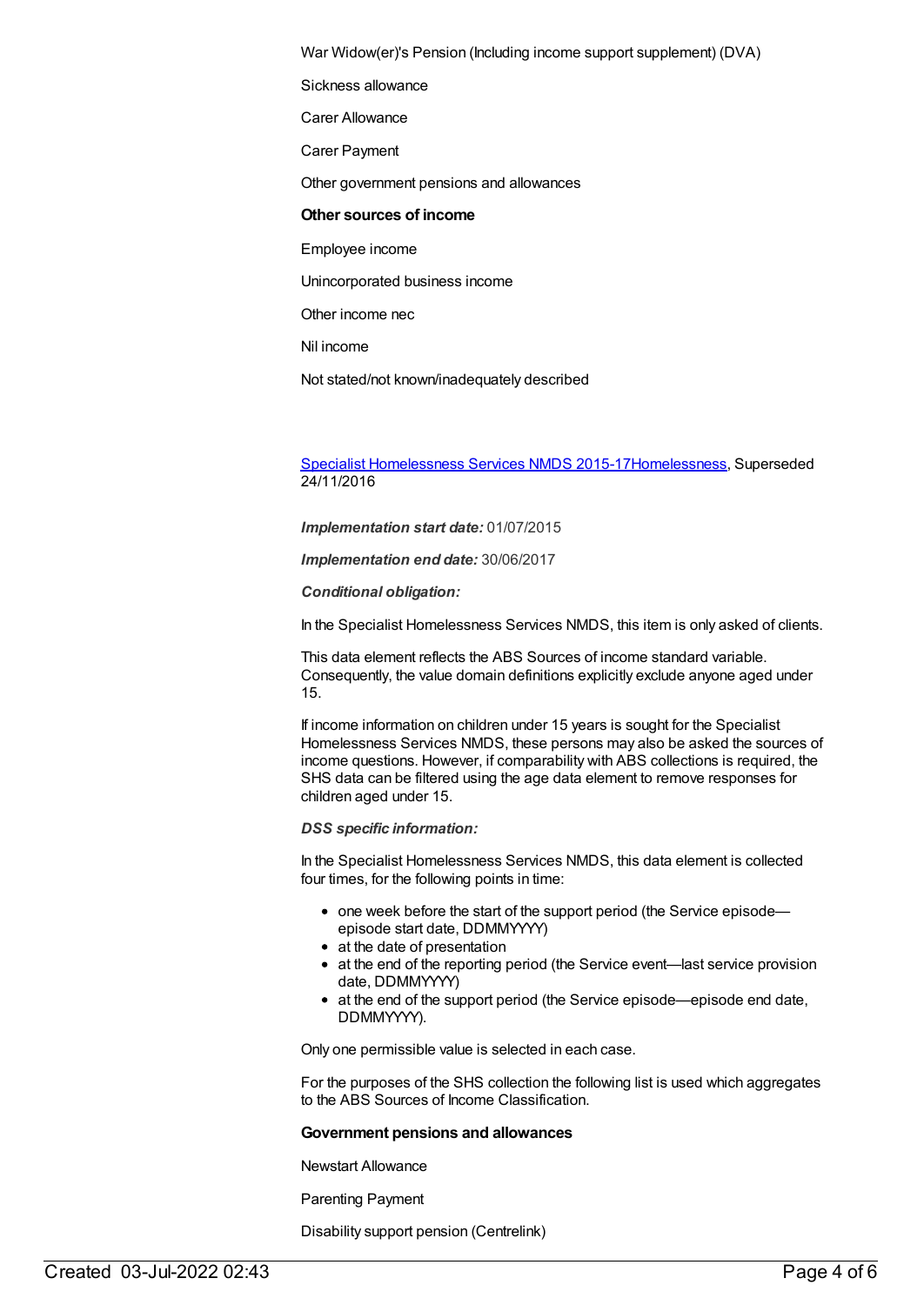Youth allowance

Age pension

Austudy/ABSTUDY

Disability Pension (DVA)

Service pension (DVA)

War Widow(er)'s Pension (Including income support supplement) (DVA)

Sickness allowance

Carer Allowance

Carer Payment

Other government pensions and allowances

**Other sources of income**

Employee income

Unincorporated business income

Other income nec

Nil income

Not stated/not known/inadequately described

Specialist [Homelessness](https://meteor.aihw.gov.au/content/650006) Services NMDS 2017-1[9Homelessness](https://meteor.aihw.gov.au/RegistrationAuthority/14), Superseded 10/08/2018

*Implementation start date:* 01/07/2017

*Implementation end date:* 30/06/2019

*Conditional obligation:*

In the Specialist Homelessness Services NMDS, this item is only asked of clients.

This data element reflects the Australia Bureau of Statistics (ABS) Sources of income standard variable. Consequently, the value domain definitions explicitly exclude anyone aged under 15.

If income information on children under 15 years is sought for the Specialist Homelessness Services (SHS) NMDS, these persons may also be asked the sources of income questions. However, if comparability with ABS collections is required, the SHS data can be filtered using the age data element to remove responses for children aged under 15.

*DSS specific information:*

In the Specialist Homelessness Services (SHS) NMDS, this data element is collected four times, for the following points in time:

- one week before the start of the support period (the Service episode episode start date, [DDMMYYYY\)](file:///content/338558)
- at the date of presentation
- at the end of the reporting period (the Service event—last service provision date, [DDMMYYYY\)](file:///content/323253)
- at the end of the support period (the Service [episode—episode](file:///content/270160) end date, DDMMYYYY).

Only one permissible value is selected in each case.

For the purposes of the SHS collection the following list is used which aggregates to the Australian Bureau of Statistics' Sources of Income Classification.